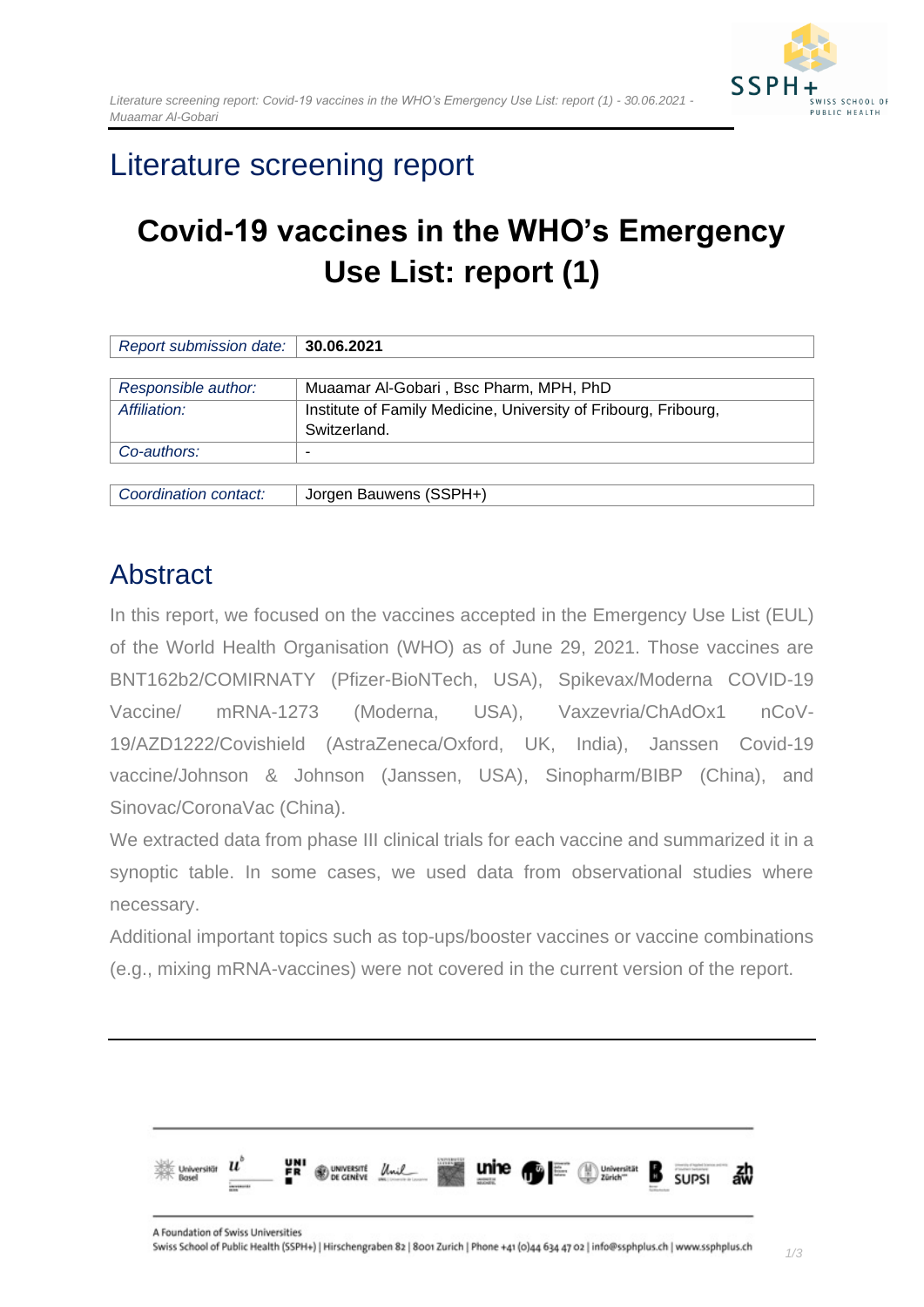

*Literature screening report: Covid-19 vaccines in the WHO's Emergency Use List: report (1) - 30.06.2021 - Muaamar Al-Gobari*

# <span id="page-1-0"></span>**Content**

| Abstract    | 1              |
|-------------|----------------|
| Content     | 2              |
| Preamble    | $\overline{2}$ |
| Background  | 3              |
| Methodology | 3              |
| Results     | 3              |
| References  | $\mathbf{1}$   |
|             |                |

## <span id="page-1-1"></span>*Preamble*

*A large number of scientific publications become available on a daily basis, reflecting the rapid development of knowledge and progress of science on COVID-19 related issues. Leading authorities should base decisions or policies on this knowledge; hence they need to master the actual state of this knowledge. Due to the large number of publications shared daily, decision makers heavily depend on accurate summaries of these publications, in the different public health domains. Therefore, the authors of this report were mandated by the Swiss School of Public Health plus (SSPH+), upon request of the Federal Office of Public Health (FOPH), to inform the FOPH on recent findings from the literature.*

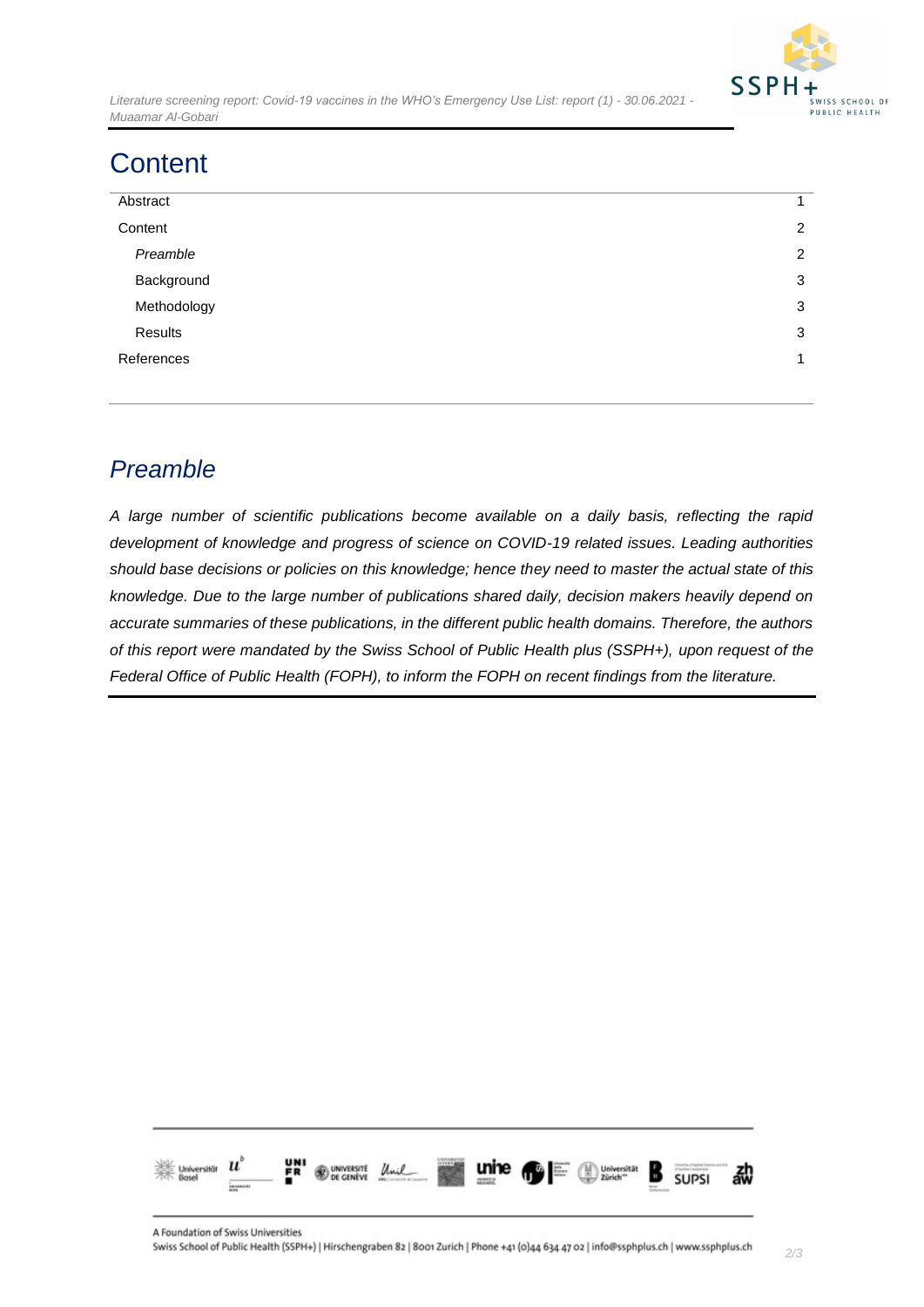

## <span id="page-2-0"></span>**Background**

According to the current global data on vaccinations, only 23.4% of the world populations had received at least one dose of a marketed Covid-19 vaccine<sup>1</sup>. To further accelerate the vaccination worldwide, the World Health Organization (WHO) via COVAX ensures the supply of Covid-19 vaccines to member states. The WHO regularly assesses unlicensed vaccines, therapeutics, and in vitro diagnostics to expedite the availability of these products in emergencies<sup>2</sup>. Covid-19 vaccines are not an exception where several are currently under evaluation for an emergency use Listing (EUL). Of those, 6 vaccines [namely, Pfizer-BioNTech, USA), Spikevax/Moderna COVID-19 Vaccine/ mRNA-1273 (Moderna, USA), Vaxzevria/ChAdOx1 nCoV-19/AZD1222/Covishield (AstraZeneca/Oxford, UK, India), Janssen Covid-19 vaccine/Johnson & Johnson (Janssen, USA), Sinopharm/BIBP (China), and Sinovac/CoronaVac (China)] were assessed and granted an authorization as of June 29, 2021. Here, we aimed to summarize the data from phase III clinical trials - and observational studies where necessary- for those EUL-accepted vaccines.

## <span id="page-2-1"></span>Methodology

We screened the data for the EUL-accepted vaccines as of June 23, 2021. The methods used were reported previously.

# <span id="page-2-2"></span>**Results**

We synthesized the data in a draft table (see below) that will be updated regularly. We cited the phase III clinical trials at the end of this report. Better references management and input changes will be integrated in the next report.

<sup>2</sup> <https://www.who.int/teams/regulation-prequalification/eul/> (accessed on 30.06.2021).



<sup>1</sup> <https://ourworldindata.org/covid-vaccinations> (accessed on 30.06.2021).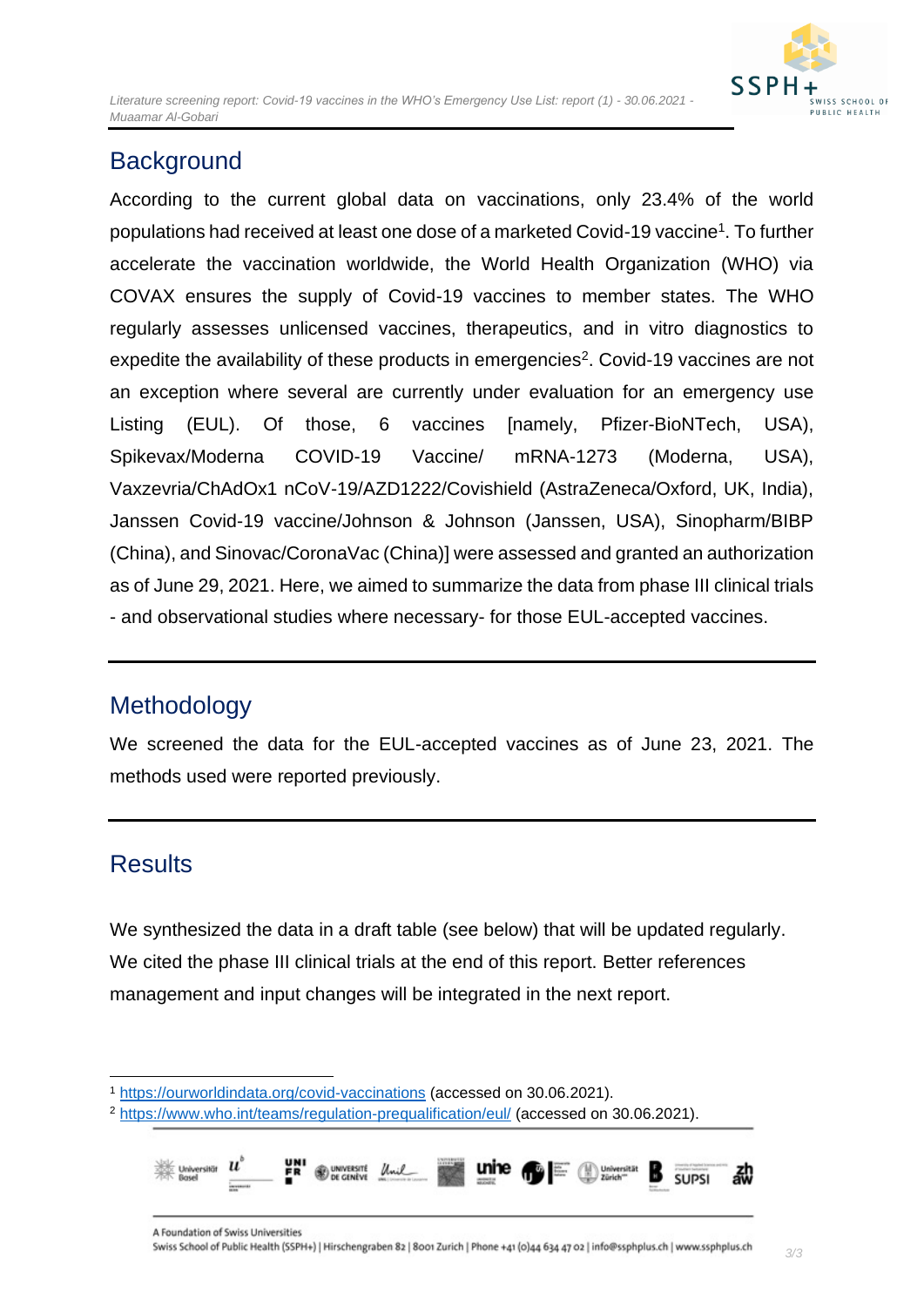## **Synoptic table about SARS-CoV-2 vaccines accepted in the WHO's Emergency Use List (as of June 29th, 2021)**

|                                                     | BNT162b2/COMIRNATY<br>(Pfizer-BioNTech, USA) | Spikevax/Moderna<br><b>COVID-19 Vaccine/</b><br>mRNA-1273 (Moderna,<br>USA) | Vaxzevria/ChAdOx1<br>nCoV-<br>19/AZD1222/Covishield<br>(AstraZeneca/Oxford,<br>UK, India) | <b>Janssen Covid-19</b><br>vaccine/Johnson &<br>Johnson (Janssen,<br>$USA)^i$ | Sinopharm/BIBP,<br>China                         | <b>Sinovac</b><br><b>CoronaVac, China</b> |
|-----------------------------------------------------|----------------------------------------------|-----------------------------------------------------------------------------|-------------------------------------------------------------------------------------------|-------------------------------------------------------------------------------|--------------------------------------------------|-------------------------------------------|
| <b>Platform</b>                                     | mRNA-based vaccine                           | mRNA-based vaccine                                                          | Non-replicating vector-<br>based vaccine                                                  | Non-replicating<br>vector-based vaccine                                       | Inactivated virus<br>(Vero cell)                 | Inactivated virus<br>(Vero cell)          |
| Dose and<br>frequency                               | 2 doses, 21 days apart                       | 2 doses, 28 days apart                                                      | 2 doses, 4-12 weeks<br>apart                                                              | 1 dose, once                                                                  | 2 doses, 21 days<br>apart                        | 2 doses, 14 days<br>apart                 |
| Target population                                   | 12 years old and over                        | 12 years old and over                                                       | 18 years old and over                                                                     | 18 years old and<br>over                                                      | 18 years old and<br>over                         | 18 years old and<br>over                  |
| Number of<br>participants<br>(vaccine/placebo)      | 43,448 (21,720/ 21,728)                      | 30420 (15,210/15,210)                                                       | 17,178 (8597/8581)                                                                        | 39,321<br>(19,630/19,691)                                                     | 26917(13459/13458)<br>or<br>26 914 (13465/13458) | 9,823(4,953/4,870)                        |
| <b>Total Covid-19</b><br>cases<br>(vaccine/control) | 170(8/162)                                   | 196 (11/185)                                                                | 332 (84/248)                                                                              | 464 (116/348)                                                                 | 121(26/95) or<br>116(21/95)                      | 253(85/168)                               |

**SSPH** 



A Foundation of Swiss Universities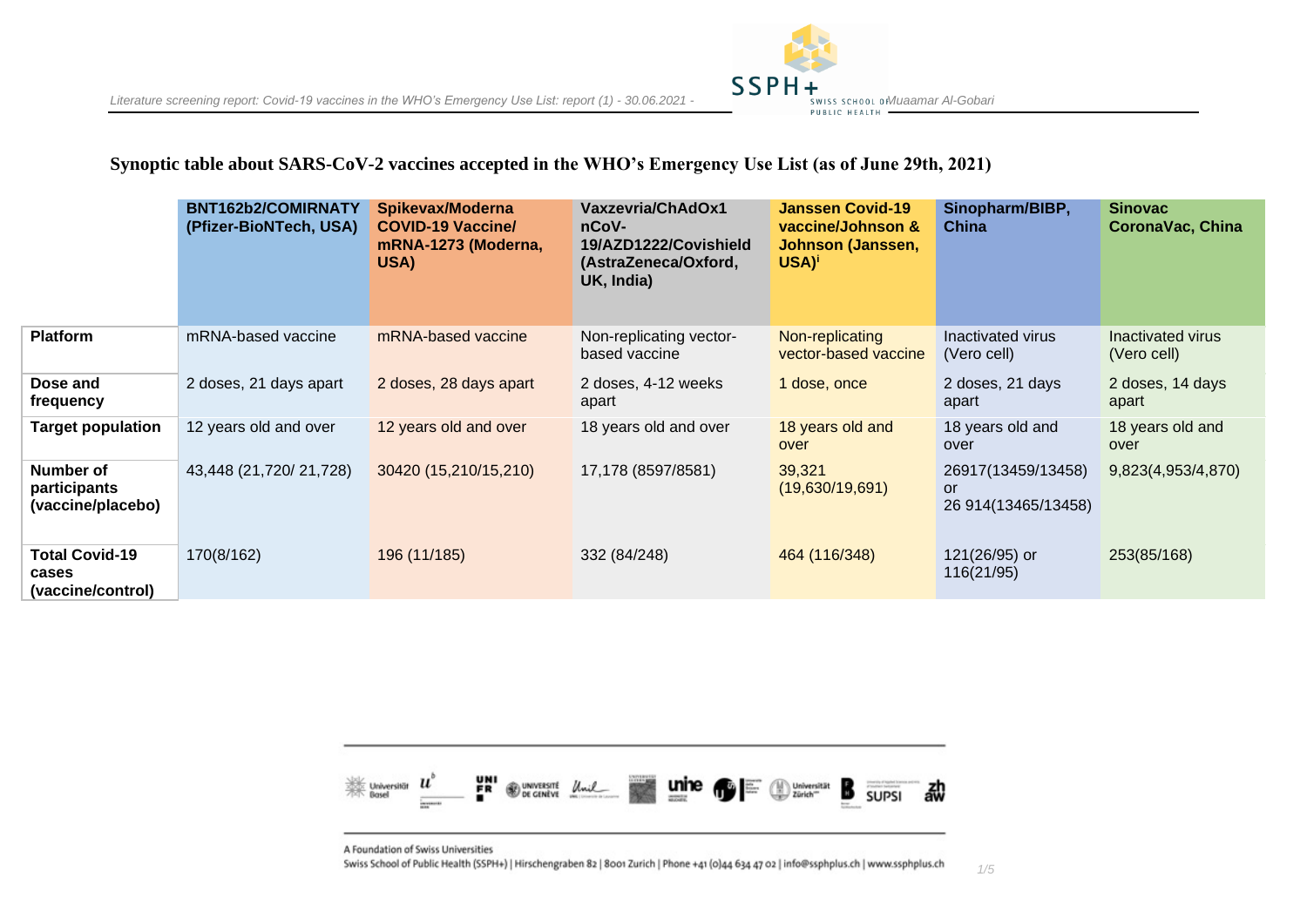

| <b>Efficacy estimates</b><br>in Phase III trials | Starting from 7 days<br>after 2nd dose: 95.0%<br>(95% CI, 90.3 to 97.6) in<br>population without prior<br>SARS-CoV-2 infection.<br>Efficacy of <b>94.6%</b> (95%<br>CI, 89.9 to 97.3) in<br>population with or<br>without prior infection.<br><b>100% among</b><br>adolescents (12-15<br>years old) | After a median follow-up of<br>less than 63 days: Efficacy<br>of 94.1% (95% CI, 89.3 to<br>96.8; P<0.001). <b>100%</b><br>among adolescents (12 to<br><18 years old) | 14 days and more,<br>participants with two<br>standard doses: efficacy<br>was 63-1% (95% CI 51.8<br>to 71.7) while those with<br>first low dose and<br>standard 2nd dose the<br>efficacy was $80.7\%$ (95%)<br>CI 62.1 to 90.2). Pooled<br>analysis efficacy was<br>66.7% (95% CI 57.4 to<br>74.0). For any nucleic<br>acid amplification test-<br>positive swab: efficacy<br>was 54.1% (95% CI 44.7)<br>to 61.9). | After 14 days,<br>efficacy against<br>moderate to severe<br>or critical Covid-19<br>was 66.9% (95% CI<br>59.0 to 73.4). | After 14 days,<br>efficacy against<br>symptomatic cases<br>was 72.8% (95% CI<br>58.1 to 82.4; in<br>WIV04 vaccine) or<br><b>78.1% (95% CI 64.8)</b><br>to 86.3; in HBO2<br>vaccine). | After 14 days,<br>efficacy against<br>symptomatic cases<br>was 50.7% (95% CI<br>35.9 to $0-62.0$ <sup>ii</sup> . |
|--------------------------------------------------|-----------------------------------------------------------------------------------------------------------------------------------------------------------------------------------------------------------------------------------------------------------------------------------------------------|----------------------------------------------------------------------------------------------------------------------------------------------------------------------|--------------------------------------------------------------------------------------------------------------------------------------------------------------------------------------------------------------------------------------------------------------------------------------------------------------------------------------------------------------------------------------------------------------------|-------------------------------------------------------------------------------------------------------------------------|--------------------------------------------------------------------------------------------------------------------------------------------------------------------------------------|------------------------------------------------------------------------------------------------------------------|
| <b>Efficacy of single</b><br>doses               | 52% (95% CI 29.5 to<br>68.4; starting at 12 days)<br>or 82.2% (75.1 to 87.3;<br>starting at ≥14 days)iii                                                                                                                                                                                            | 92.1% (95% CI 68.8 to<br>99.1; starting at >14 days)<br>- Statistically non-<br>significant reduction before<br>14 days                                              | 72.8% (starting at 22 days<br>up to 60 days) <sup>iv</sup>                                                                                                                                                                                                                                                                                                                                                         | Single dose vaccine                                                                                                     | Unknown                                                                                                                                                                              | 49.6% (limited<br>observational data)                                                                            |



A Foundation of Swiss Universities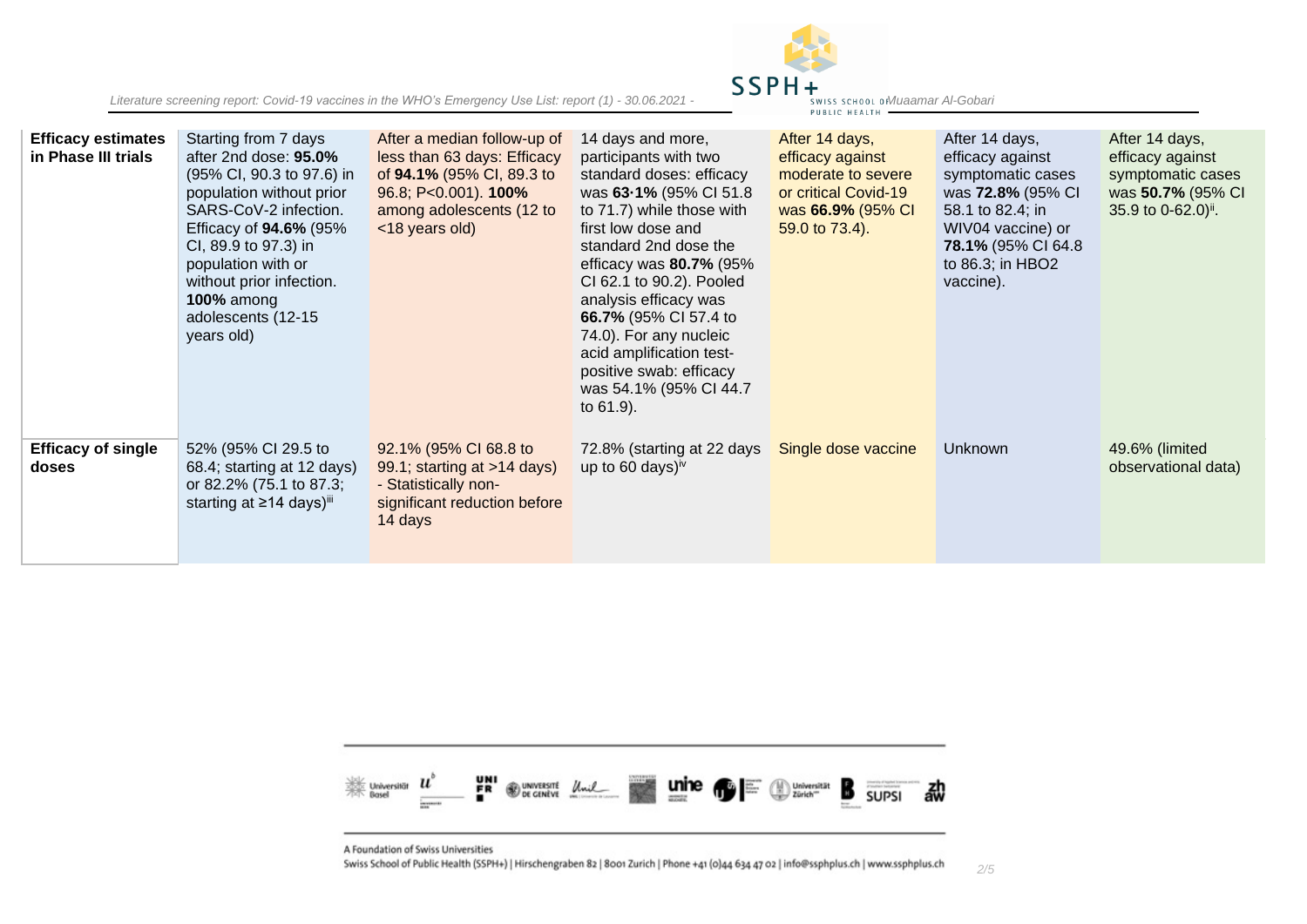

| Asymptomatic<br>prevention<br>in/outside clinical<br>trials | 90% (starting at 14<br>$days)^v$              | 90% (starting at 14 days)                     | Statistically non-<br>significant reduction of<br>22.2% (95% CI-9.9 to<br>45.0) for asymptomatic<br>cases | At day 71, vaccine<br>efficacy against<br>asymptomatic<br>infections was 65.5%<br>(95% CI 39.9 to<br>$81.1$ <sup>vi</sup> .                                                     | Efficacy against<br>symptomatic and<br>asymptomatic cases<br>was 64% (95% CI<br>48.8 to 74.7; in<br>WIV04 vaccine) or<br>73.5% (95% CI 60.6<br>to 82.2; in HBO2<br>vaccine). | <b>Unknown</b>                                                                               |
|-------------------------------------------------------------|-----------------------------------------------|-----------------------------------------------|-----------------------------------------------------------------------------------------------------------|---------------------------------------------------------------------------------------------------------------------------------------------------------------------------------|------------------------------------------------------------------------------------------------------------------------------------------------------------------------------|----------------------------------------------------------------------------------------------|
| <b>Severe</b><br>disease/death<br>prevention                | 100% (after 7 days)                           | 100% (≥14 days)                               | 100% (after 21 days)                                                                                      | 76.7% (≥14 days) or<br>85.4% (≥28 days)                                                                                                                                         | 100% (>14 days)                                                                                                                                                              | 100% (>14 days)                                                                              |
| <b>Transmission</b><br>prevention                           | 46% (limited data) <sup>vii</sup>             | <b>Limited data</b>                           | 48% (limited data)                                                                                        | Limited data                                                                                                                                                                    | Unknown                                                                                                                                                                      | Unknown                                                                                      |
| Duration of<br>protection                                   | Limited data (see ref. viii)                  | Limited data (see ref. viii)                  | Limited data (see ref. viii)                                                                              | Limited data (see ref.<br>viii)                                                                                                                                                 | Limited data (see ref.<br>viii)                                                                                                                                              | Limited data (see ref.<br>viii)                                                              |
| <b>Efficacy against</b><br>variants                         |                                               |                                               | No protection against mild<br>to moderate Covid-19 due<br>to the B.1.351 variantix                        | <b>Efficacy against</b><br>moderate to severe<br>or critical Covid-19<br>due to the<br>20H/501Y.V2 variant<br>was 52.0% (>14<br>days) and 64.0%<br>$($ >28 days) <sup>x</sup> . | <b>Unknown</b>                                                                                                                                                               | 49.6% against P.1<br>(>14 days after 1st<br>dose) and P.2<br>(Gamma variant) <sup>xi</sup> . |
| <b>Storage</b><br>conditions                                | $2^{\circ}$ C to 8 $^{\circ}$ C (for 1 month) | $2^{\circ}$ C to 8 $^{\circ}$ C (for 1 month) | 2°C until 8 °C                                                                                            | $2^{\circ}$ C to 8 $^{\circ}$ C (for 3<br>months)                                                                                                                               | 2°C until 8 °C                                                                                                                                                               | 2°C until 8 °C                                                                               |



A Foundation of Swiss Universities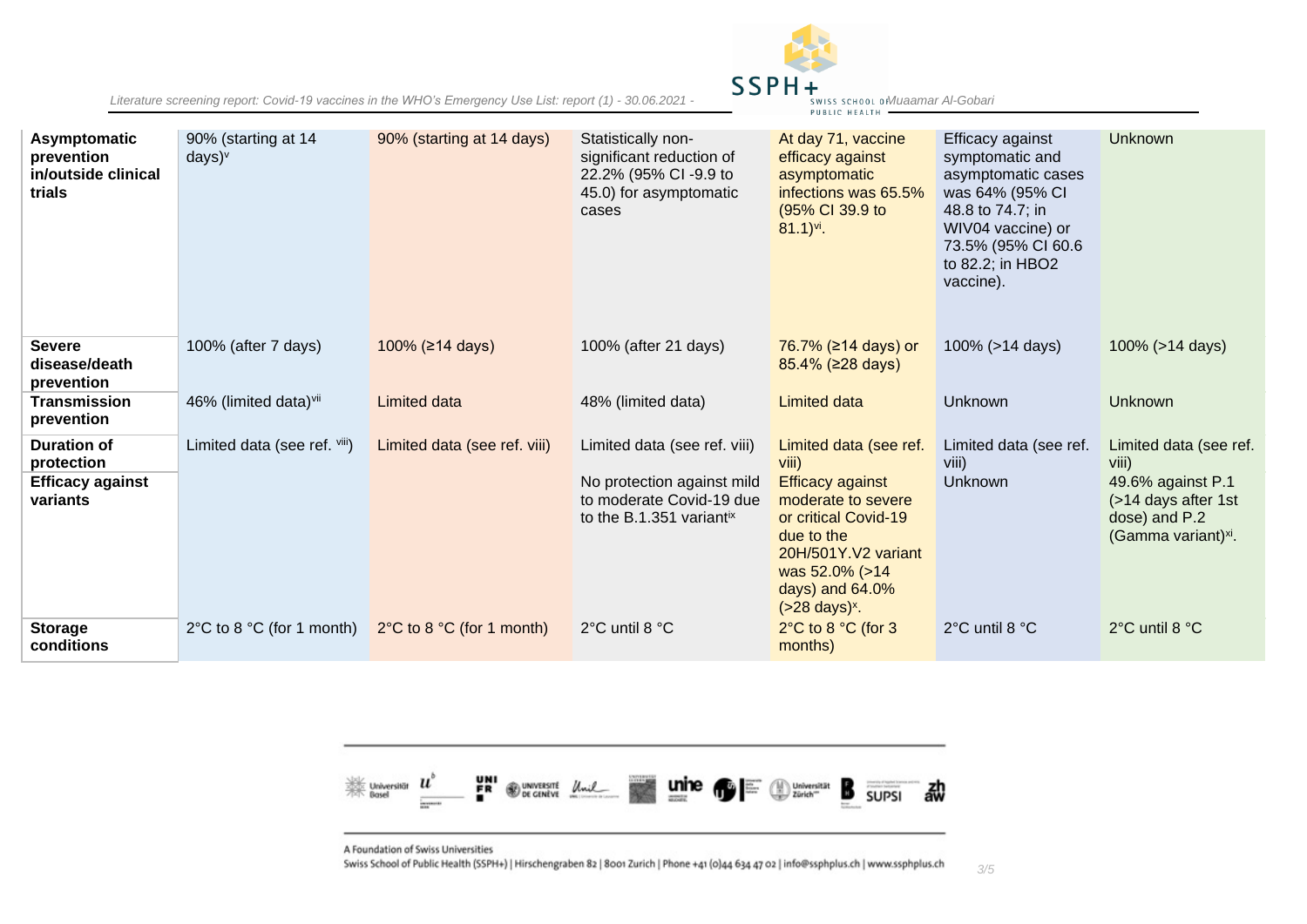*Literature screening report: Covid-19 vaccines in the WHO's Emergency Use List: report (1) - 30.06.2021 - Muaamar Al-Gobari*



| <b>Safety (adverse</b><br>events) | Adverse events: 21% in<br>the vaccine and 5% in<br>the placebo. Four related<br>serious adverse events<br>were reported among<br>vaccine recipients<br>(shoulder injury related<br>to vaccine<br>administration, right<br>axillary<br>lymphadenopathy,<br>paroxysmal ventricular<br>arrhythmia, and right leg<br>paresthesia). Other<br>adverse events<br>commonly reported in<br>the vaccine group (pain<br>at the injection site,<br>fatigue, and headache) | Common adverse events:<br>pain at injection site,<br>headache, fatigue,<br>myalgia, arthralgia (all<br>more often or clinically<br>significant in the vaccine<br>group compared to<br>placebo) | Serious adverse events<br>occurred in 168<br>participants, 79 of whom<br>received the vaccine and<br>89 of whom received<br>MenACWY or saline<br>control. There were 175<br>serious adverse events<br>(84 in the vaccine group<br>and 91 in the control<br>group), three of which<br>were possibly related to<br>the intervention:<br>transverse myelitis<br>occurring 14 days after a<br>vaccine booster dose,<br>hemolytic anemia in a<br>control recipient, and<br>fever higher than 40°C in<br>a participant still masked<br>to group allocation. | <b>Systemic reactions</b><br>such as headache,<br>fatigue, myalgia, and<br>nausea. One case of<br>thrombosis was<br>considered unrelated<br>to the vaccine. | Systemic adverse<br>events (pain at the<br>injection site,<br>headache, fatigue,<br>myalgia, diarrhea,<br>coughing, fever) and<br>unsolicited adverse<br>reactions were<br>similar among the<br>vaccine groups and<br>control group within 7<br>days. | pain at the injection<br>site, myalgia,<br>Headache, fatigue<br>(similar in the<br>vaccine and placebo<br>groups). Serious<br>adverse events were<br>similar in number in<br>the vaccine and<br>placebo groups<br>(judged unrelated to<br>the vaccine). |
|-----------------------------------|---------------------------------------------------------------------------------------------------------------------------------------------------------------------------------------------------------------------------------------------------------------------------------------------------------------------------------------------------------------------------------------------------------------------------------------------------------------|------------------------------------------------------------------------------------------------------------------------------------------------------------------------------------------------|-------------------------------------------------------------------------------------------------------------------------------------------------------------------------------------------------------------------------------------------------------------------------------------------------------------------------------------------------------------------------------------------------------------------------------------------------------------------------------------------------------------------------------------------------------|-------------------------------------------------------------------------------------------------------------------------------------------------------------|-------------------------------------------------------------------------------------------------------------------------------------------------------------------------------------------------------------------------------------------------------|---------------------------------------------------------------------------------------------------------------------------------------------------------------------------------------------------------------------------------------------------------|
|-----------------------------------|---------------------------------------------------------------------------------------------------------------------------------------------------------------------------------------------------------------------------------------------------------------------------------------------------------------------------------------------------------------------------------------------------------------------------------------------------------------|------------------------------------------------------------------------------------------------------------------------------------------------------------------------------------------------|-------------------------------------------------------------------------------------------------------------------------------------------------------------------------------------------------------------------------------------------------------------------------------------------------------------------------------------------------------------------------------------------------------------------------------------------------------------------------------------------------------------------------------------------------------|-------------------------------------------------------------------------------------------------------------------------------------------------------------|-------------------------------------------------------------------------------------------------------------------------------------------------------------------------------------------------------------------------------------------------------|---------------------------------------------------------------------------------------------------------------------------------------------------------------------------------------------------------------------------------------------------------|



A Foundation of Swiss Universities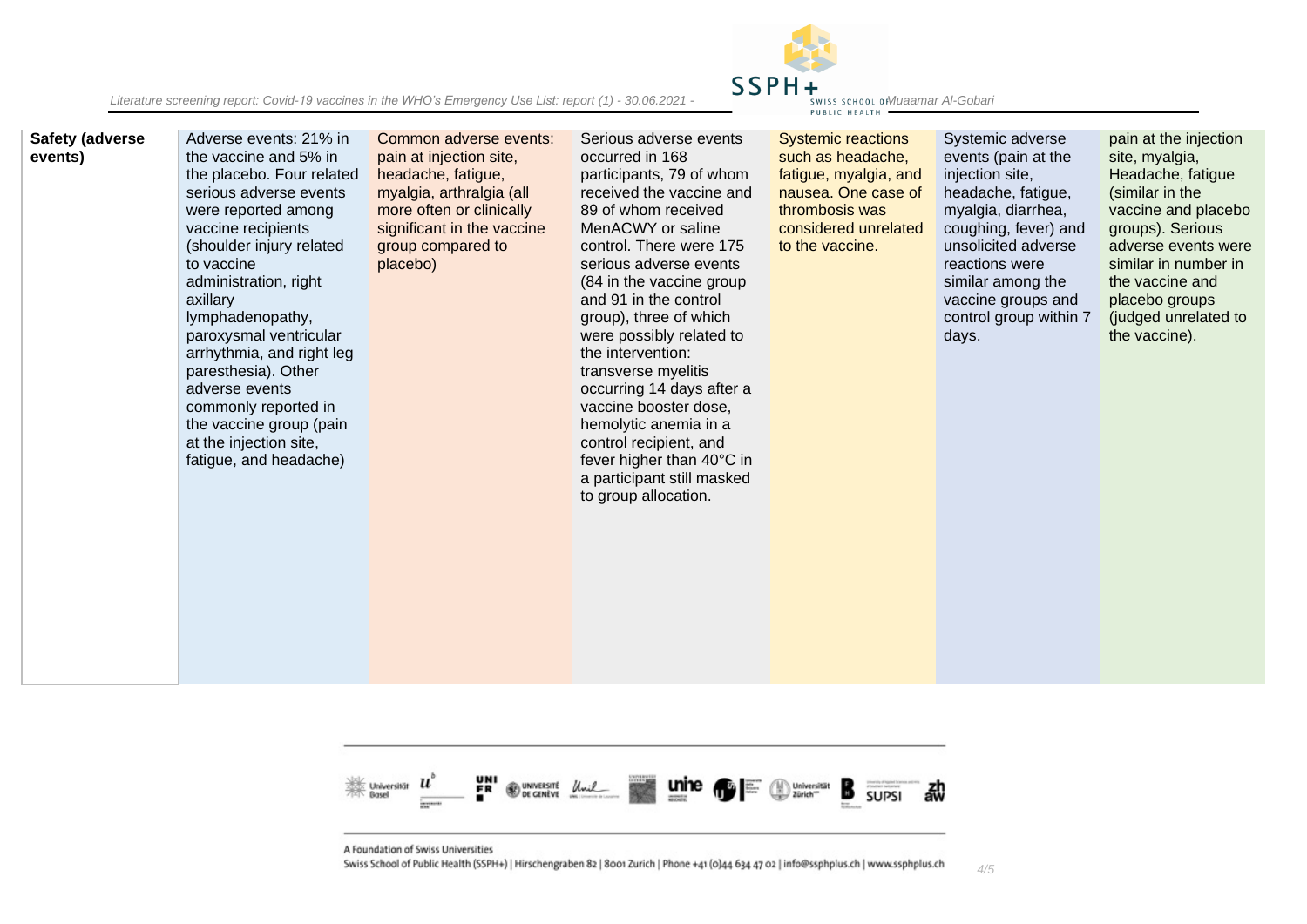*Literature screening report: Covid-19 vaccines in the WHO's Emergency Use List: report (1) - 30.06.2021 - Muaamar Al-Gobari*



| <b>Approving</b><br>authorities     | FDA, EMA, WHO EUL,<br>and list of countries<br>(including Switzerland)                                                                                                                                                                                                                                                                    | FDA, EMA, WHO EUL,<br>and list of countries<br>(including Switzerland)                                                                                                                                                                                                                                                              | FDA (ongoing), EMA,<br>WHO EUL, and list of<br>countries (Switzerland is<br>ongoing too)                                      | FDA, EMA, WHO<br>EUL, and list of<br>countries (including<br>Switzerland)                                                         | WHO EUL, and list of<br>55 countries (e.g.,<br>Argentina, Bahrain,<br>Brazil, China,<br>Indonesia, United<br>Arab Emirates,<br>Zimbabwe)       | WHO EUL, and list of<br>33 countries (e.g.,<br>Albania, Chile,<br>Egypt, Hong Kong,<br>Malaysia, Tunisia,<br>Turkey, Ukraine)                            |
|-------------------------------------|-------------------------------------------------------------------------------------------------------------------------------------------------------------------------------------------------------------------------------------------------------------------------------------------------------------------------------------------|-------------------------------------------------------------------------------------------------------------------------------------------------------------------------------------------------------------------------------------------------------------------------------------------------------------------------------------|-------------------------------------------------------------------------------------------------------------------------------|-----------------------------------------------------------------------------------------------------------------------------------|------------------------------------------------------------------------------------------------------------------------------------------------|----------------------------------------------------------------------------------------------------------------------------------------------------------|
| <b>Comments</b><br>/ongoing studies | Specific populations<br>were excluded (HIV and<br>immunocompromised<br>patients, pregnant<br>women, and younger<br>adults) were excluded<br>from the current<br>analysis. No data related<br>to asymptomatic<br>protection or<br>transmission. Risk of<br>myocarditis and<br>pericarditis is added to<br>the vaccine information<br>sheet | Evaluation of the incidence<br>of asymptomatic or<br>subclinical infection and<br>viral shedding would have<br>been interesting.<br><b>Calculation of efficacy</b><br>were not based on the<br>total number of confirmed<br>Covid-19 cases. Risk of<br>myocarditis and<br>pericarditis is added to the<br>vaccine information sheet | Blood clots, thrombotic<br>events and<br>thrombocytopenia were<br>reported in real-world<br>settings, although quite<br>rare. | Blood clots,<br>thrombotic events<br>and<br>thrombocytopenia<br>were reported in real-<br>world settings,<br>although quite rare. | Only 2 severe cases<br>occurred in the<br>control group and<br>none in the vaccine<br>group (very few<br>cases to get a<br>reliable estimate). | Death reports on fully<br>vaccinated doctors<br>(10 cases during<br>June 2021 in<br>Indonesia) <sup>xii</sup> . It may<br>be related to new<br>variants. |



A Foundation of Swiss Universities